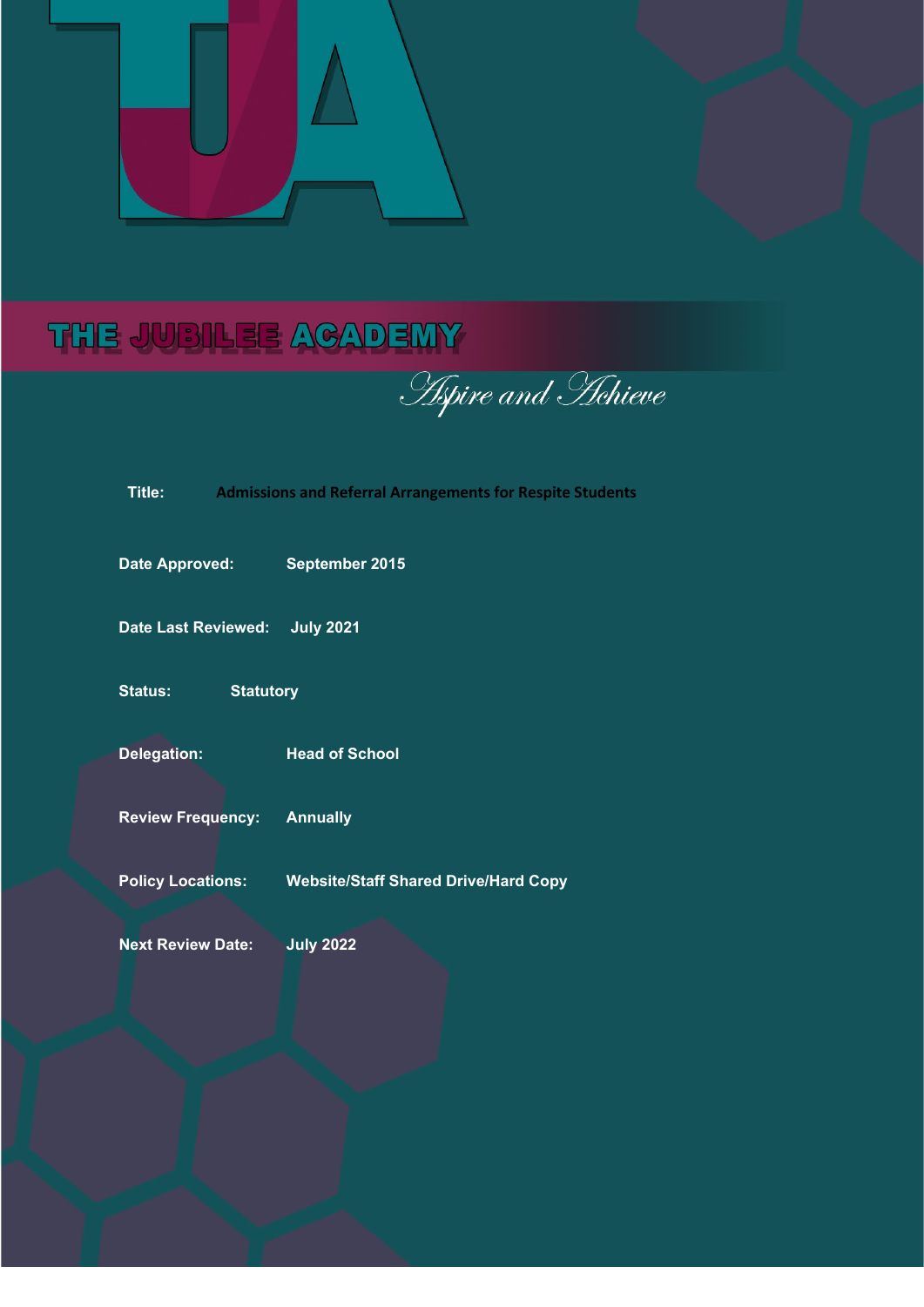

# **Admissions and Referral Arrangements for Respite Students**

### **Introduction**

Respite will be defined as a restorative intervention which, through the provision of a short placement, or more than one such placement, will enable a student to achieve the level of resilience necessary to return to mainstream.

Respite will recognise the student as a reflective and resourceful agent of change and work with the student, parents/carers and the mainstream school to facilitate a smooth and sustainable process of change.

Respite will be based around an action plan, agreed with the mainstream school, the student and parents/carers, of desired outcomes which will enable the student to achieve the targets necessary to return to mainstream. This action plan will be reviewed with the student, parents/carers and the mainstream school at key intervals determined by the length of the placement.

#### **Statement of intent**

The Jubilee Academy will offer respite placements of no less than half a term. Two pathways into respite placements will be available to commissioning schools.

- Pathway A: Pre-planned respite placements
- Pathway B: Emergency respite placements

No more than three respite placement students from a given school will be accommodated at any given point in time.

#### **Aims and objectives**

Respite at The Jubilee Academy is for students who would benefit from short term additional support, over and above what is available in the mainstream school, in order to return to and fulfil their potential at the mainstream school.

Admission to the Academy for respite is for students where there is demonstrable evidence of one or more of the following:

- Students who are showing a level of disengagement from, or inability to cope effectively within, mainstream provision, where this is resulting in an increasing number of internal exclusions for frequent and persistent disruptive behaviour, placing them at risk of fixed term exclusion.
- Students who have been out of education for a prolonged period of time, including for medical reasons
- Students who have insufficient or inconsistent attendance
- Students who are experiencing significant bullying (including cyber-bullying)
- Students who are exposed to abuse, or considered to be at risk of abuse
- Students who have experienced a family crisis or problem for which they require extra support
- Students who have placed themselves or others in danger through unforeseen extreme behaviour.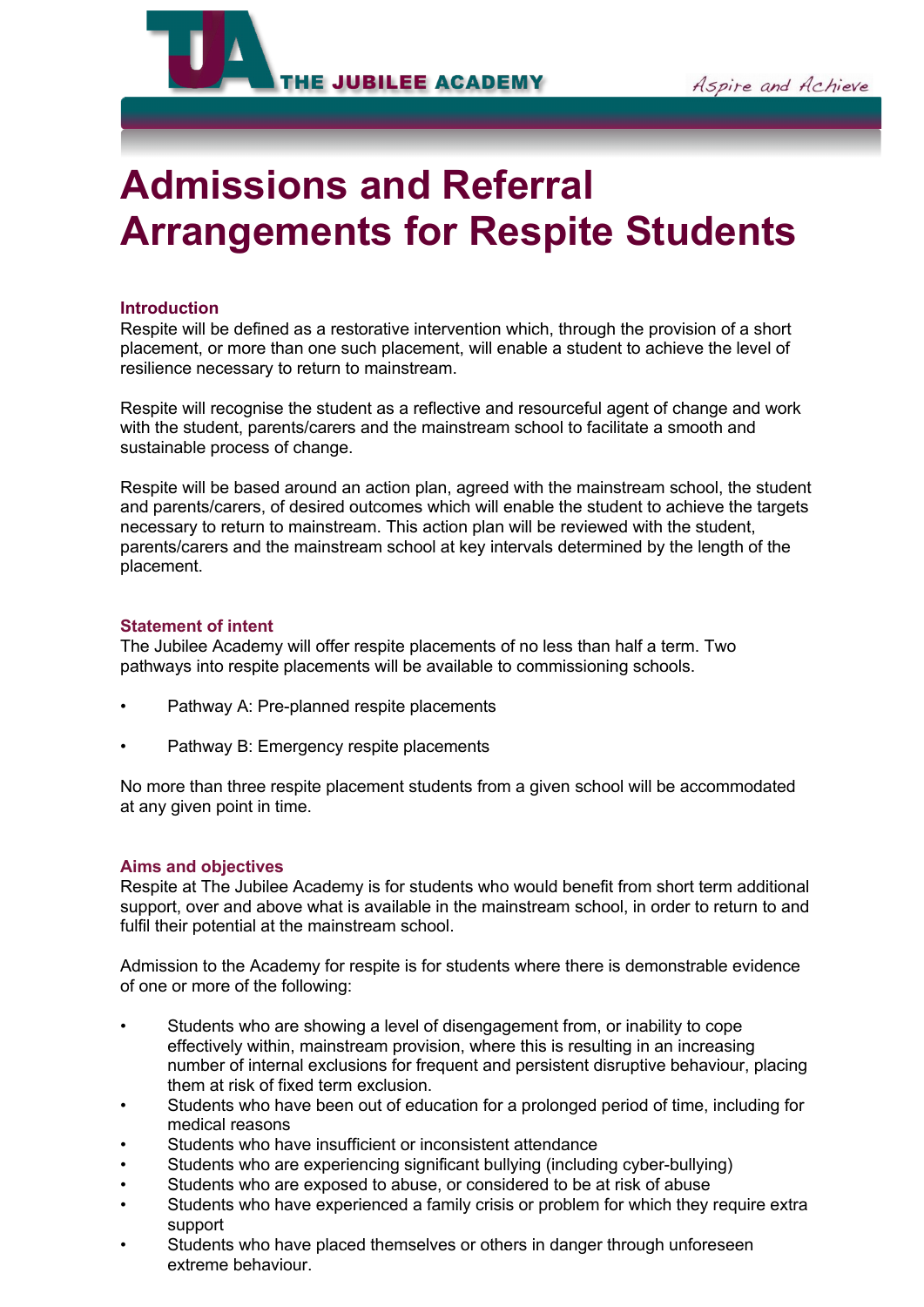The Jubilee Academy is not a Pupil Referral Unit and is not envisaged to be suitable for students with significant behavioural issues or a history of violent conduct.

#### **Process for admission to The Jubilee Academy for a respite placement**

The Jubilee Academy will only admit a child of compulsory school age for a respite placement under the following circumstances:

- If referred by a local authority where the local authority has a duty to that child under section 19 of the Education Act 19961
- If referred by a maintained school or academy where the school or academy has a duty under section 100 of the Education and Inspections Act 20062
- Referred by a maintained school under powers set out in section 29(A) of the Education Act 20023
- Referred by an Academy Trust under the provisions within their Articles of Association.

#### **Expectations**

Stages of the respite referral, transition and induction procedure:

# **A: PRE-PLANNED RESPITE PLACEMENTS**

All referrals for pre-planned respite placements will be processed using the following procedures:

- 1. The mainstream school AHT/DH will email a completed Respite Referral Form and a risk assessment (if necessary) to: [j.kavanagh@thejubileeacademy.org.uk](mailto:j.kavanagh@thejubileeacademy.org.uk) at least 7 days before the requested start date for the placement. These will then be passed to the TJA SLT Transition Support Officer who will:
- 2. Arrange an induction meeting at TJA with the parent and child to: tour the school; explain expectations; issue uniform; agree an action plan/review date.
- 3. Arrange (if necessary) a phone consultation with, or a visit to, the mainstream school to seek further information/documentation on the student or observe the student in lessons.
- 4. Mr Jarrett's letter of acceptance will be emailed and contain details of the student's start date (if the student is accepted)/ targets and review dates. Ms Cooper will then request the transfer of the CTF file.

An application for pre-planned respite will not be considered until all the information required by the Referral Form is provided.

Pre-planned respite applications will not be considered unless and until the commissioner enters into a Commissioning Agreement with The Jubilee Academy, which includes confirmation of their acceptance of the funding requirements per student.

#### **B: EMERGENCY RESPITE PLACEMENTS**

# **: These should only be requested in** *EXTREME CIRCUMSTANCES*

**Emergency respite placements will be facilitated bearing in mind the need not to exceed The Jubilee Academy's maximum capacity for all on site provision.** 

*Stage 1*: An emergency respite referral must be **made by phone directly to the Head of School, Mr Jarrett, by a fellow Heateacher.**

*Stage 2*: The Respite Referral Form and a risk assessment will need to be emailed on the same day to: j.kavanagh@thejubileeacademy.org.uk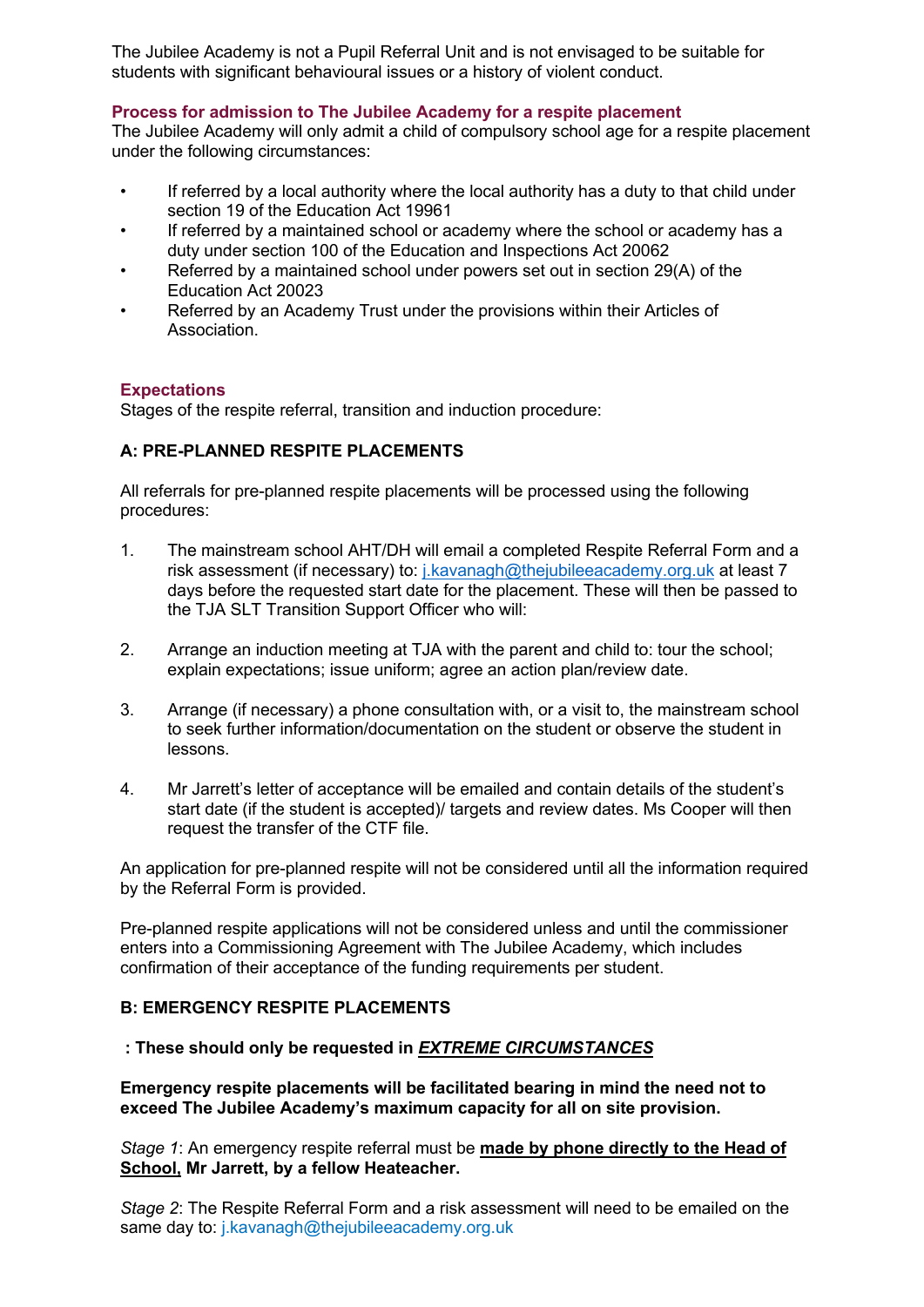*Stage 3*: TJA will aim to make contact with the parent/carer and student to arrange the start date, which we would hope would be no later than 48 hours after the referral to the Head of School.

*Stage 4*: An email confirming details of the student's start date /induction will be sent and a request for the CTF file made. A copy of the action plan containing targets and review dates will be sent to the relevant colleague at the mainstream school.

All respite referrals will be considered carefully by The Jubilee Academy on their individual merit. The Jubilee Academy reserves the right to seek additional information from appropriate agencies as part of considering any referral.

The Academy will consider the following factors when determining whether to admit a student for respite:

- Whether there is sufficient evidence of the student being eligible for respite at the Jubilee in accordance with the 'Students supported through respite at The Jubilee Academy' section above
- The extent to which The Jubilee Academy has the expertise to support the student more effectively than the commissioner
- Whether accepting the referral would have a detrimental impact upon
	- The education provided to other students, including consideration of group sizes
	- The well-being and health and safety of students and staff already at The Jubilee Academy

The decision about whether to admit a student to respite placement at The Jubilee Academy will be made by the Head of School or their authorised representative. The decision, and the reasons for it, will be provided in writing to the commissioner.

Students who have undergone two consecutive periods of respite will be expected to move to a permanent thereafter. In the case of KS3 students, this will apply to those ready to begin GCSE courses.

# **Fixed-term exclusion**

Respite placement students will be subject to the conditions outlined in The Jubilee Academy Behaviour Policy. Any extreme behaviour in contravention of the terms of the agreed respite action plan that is deemed, in the judgment of the Head of School (or DHT in their absence), to undermine the authority of staff, or adversely affect the health and safety of a member of the school community, may result in a fixed-term exclusion. This will usually be between 1-5 days.

The decision to exclude is taken by the Head of School. Parents/carers and a member of staff from the student's 'home school' are expected to attend a meeting and play a full part in the review of future provision for the student.

Where a decision is made to exclude a respite placement student, The Jubilee Academy will notify parents/carers and the 'home school' of the period of the exclusion and the reasons.

Parents/carers will also be made aware of:

- The reasons for exclusion:
- The period of a fixed-term exclusion:
- Parents'/carers' right to make representations about the exclusion to the Governing Body and how the student may be involved in this;
- How any representations should be made;
- Where there is a legal requirement for the Governing Body to consider the exclusion, parents/carers will have a right to attend a meeting, be represented at this meeting and to bring a friend.
- If a fixed-term exclusion is for more than five school days, the school will arrange suitable full-time education for the student from the sixth day.